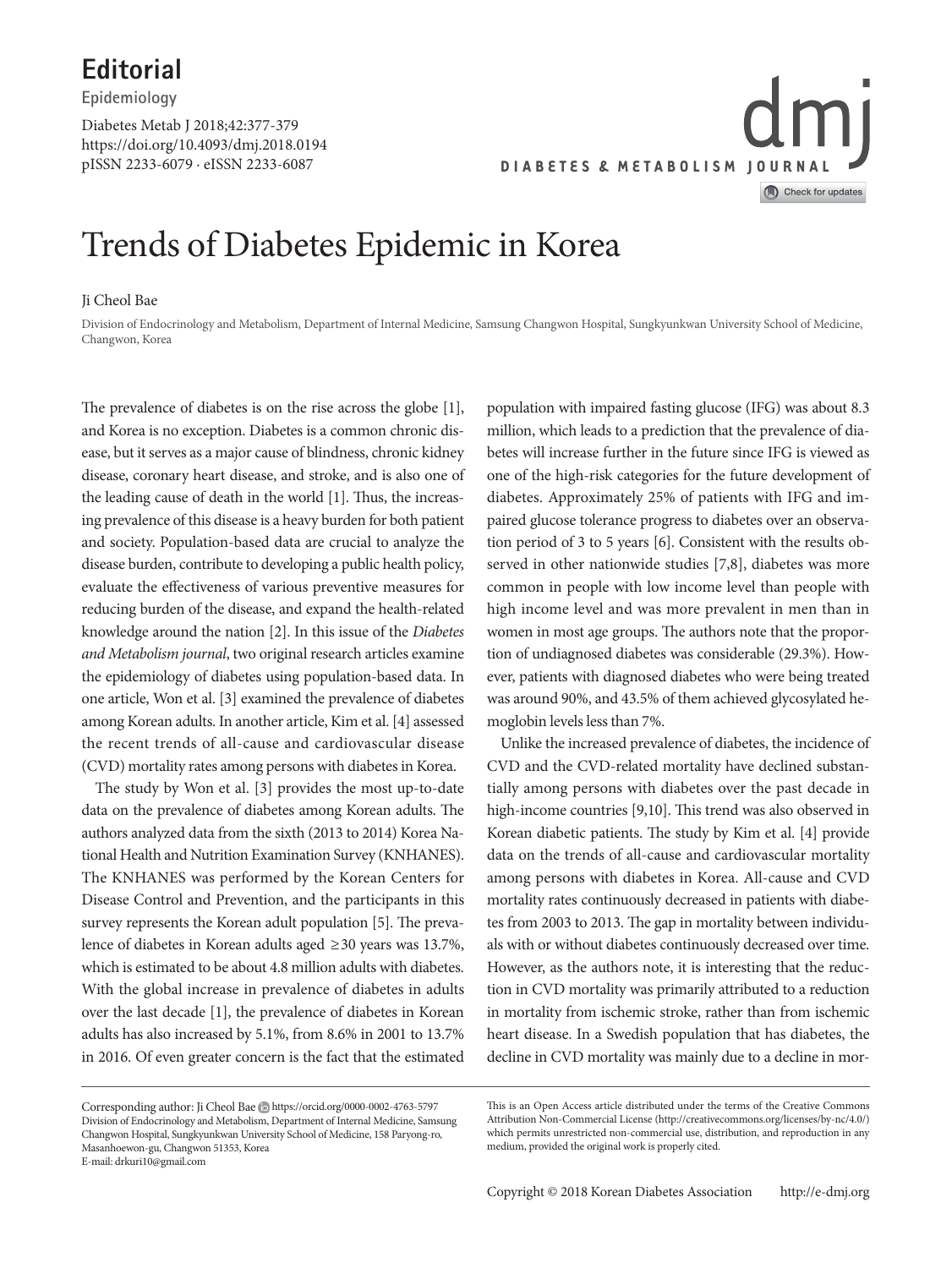### Bae JC

tality from ischemic heart disease [9]. Over the last decade in United States, the decline in the incidence of myocardial infarction in diabetic patients was greater than the decline in stroke [10].

United Kingdom Prospective Diabetes Study follow-up trials have shown the importance of glucose-lowering therapy in reducing the risk of CVD among patients with type 2 diabetes mellitus (T2DM) [11]. On the basis of Steno-2 study, multifactorial risk reduction strategies beyond glycemic control including lipid-lowering therapy with statin and blood pressure control have been shown to reduce the risk of CVD in patients with T2DM [12]. The evidences obtained from the Action to Control Cardiovascular Risk in Diabetes study added fuel to the movement toward more individualized treatment and goal setting for T2DM [13]. Clinical application of the findings from these trial and improvements in risk factor management are believed to have improved cardiovascular outcomes in patients with diabetes over the recent two decades. Advances in revascularization may have also played a role [9].

These epidemiologic findings related to the Korean population with diabetes show two important trends. One is that the prevalence of diabetes has increased in recent decades. The other is that the mortality from CVD in diabetic patients have declined substantially. Given these trends and the increasing life span, the duration of life with serious diabetes complication will increase [14]. These continued diabetes-related morbidities such as CVD, end-stage renal disease, and amputation will be another major challenges to our communities in coming years. Efforts should be made to reduce these burden.

# **CONFLICTS OF INTEREST**

No potential conflict of interest relevant to this article was reported.

# **REFERENCES**

- 1. International Diabetes Federation. IDF Diabetes Atlas. 7th ed. Brussels: International Diabetes Federation; 2015.
- 2. IDF Diabetes Atlas Group. Update of mortality attributable to diabetes for the IDF Diabetes Atlas: estimates for the year 2013. Diabetes Res Clin Pract 2015;109:461-5.
- 3. Won JC, Lee JH, Kim JH, Kang ES, Won KC, Kim DJ, Lee MK. Diabetes fact sheet in Korea, 2016: an appraisal of current status. Diabetes Metab J 2018;42:415-24.
- 4. Kim KJ, Kwon TY, Yu S, Seo JA, Kim NH, Choi KM, Baik SH, Choi DS, Kim SG, Park Y, Kim NH. Ten-year mortality trends for adults with and without diabetes mellitus in South Korea, 2003 to 2013. Diabetes Metab J 2018;42:394-401.
- 5. Kweon S, Kim Y, Jang MJ, Kim Y, Kim K, Choi S, Chun C, Khang YH, Oh K. Data resource profile: the Korea National Health and Nutrition Examination Survey (KNHANES). Int J Epidemiol 2014;43:69-77.
- 6. Nathan DM, Davidson MB, DeFronzo RA, Heine RJ, Henry RR, Pratley R, Zinman B; American Diabetes Association. Impaired fasting glucose and impaired glucose tolerance: implications for care. Diabetes Care 2007;30:753-9.
- 7. Menke A, Casagrande S, Geiss L, Cowie CC. Prevalence of and trends in diabetes among adults in the United States, 1988- 2012. JAMA 2015;314:1021-9.
- 8. Rabi DM, Edwards AL, Southern DA, Svenson LW, Sargious PM, Norton P, Larsen ET, Ghali WA. Association of socio-economic status with diabetes prevalence and utilization of diabetes care services. BMC Health Serv Res 2006;6:124.
- 9. Rawshani A, Rawshani A, Franzen S, Eliasson B, Svensson AM, Miftaraj M, McGuire DK, Sattar N, Rosengren A, Gudbjornsdottir S. Mortality and cardiovascular disease in type 1 and type 2 diabetes. N Engl J Med 2017;376:1407-18.
- 10. Benjamin EJ, Virani SS, Callaway CW, Chamberlain AM, Chang AR, Cheng S, Chiuve SE, Cushman M, Delling FN, Deo R, de Ferranti SD, Ferguson JF, Fornage M, Gillespie C, Isasi CR, Jimenez MC, Jordan LC, Judd SE, Lackland D, Lichtman JH, Lisabeth L, Liu S, Longenecker CT, Lutsey PL, Mackey JS, Matchar DB, Matsushita K, Mussolino ME, Nasir K, O'Flaherty M, Palaniappan LP, Pandey A, Pandey DK, Reeves MJ, Ritchey MD, Rodriguez CJ, Roth GA, Rosamond WD, Sampson UKA, Satou GM, Shah SH, Spartano NL, Tirschwell DL, Tsao CW, Voeks JH, Willey JZ, Wilkins JT, Wu JH, Alger HM, Wong SS, Muntner P; American Heart Association Council on Epidemiology and Prevention Statistics Committee and Stroke Statistics Subcommittee. Heart disease and stroke statistics-2018 update: a report from the American Heart Association. Circulation 2018;137:e67-492.
- 11. Holman RR, Paul SK, Bethel MA, Matthews DR, Neil HA. 10- Year follow-up of intensive glucose control in type 2 diabetes. N Engl J Med 2008;359:1577-89.
- 12. Gaede P, Vedel P, Larsen N, Jensen GV, Parving HH, Pedersen O. Multifactorial intervention and cardiovascular disease in patients with type 2 diabetes. N Engl J Med 2003;348:383-93.
- 13. Action to Control Cardiovascular Risk in Diabetes Study